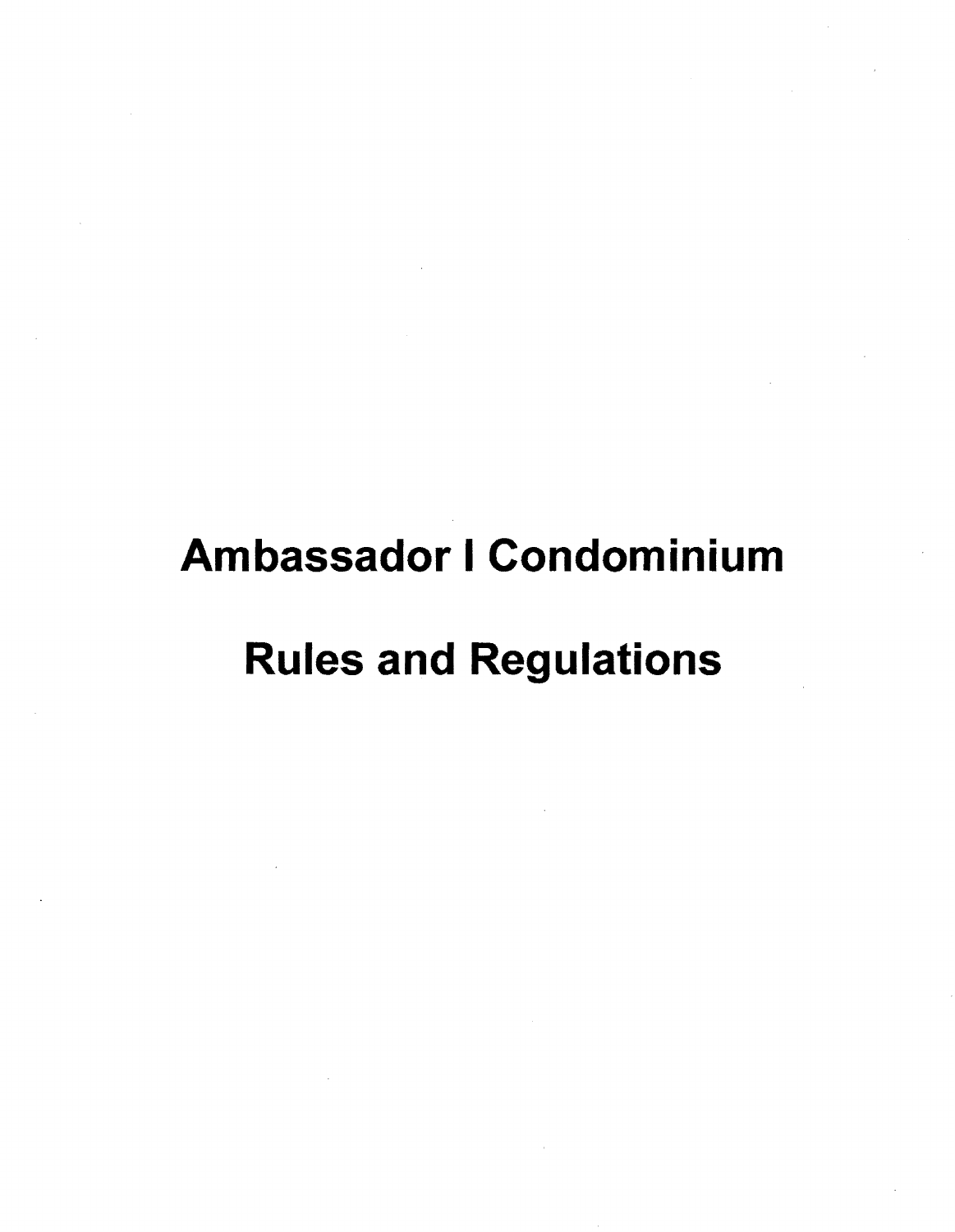# **Table of Contents**

 $\hat{\mathcal{A}}$ 

|            | 1<br><b>Table of Contents</b>                               |                |  |
|------------|-------------------------------------------------------------|----------------|--|
| 1.         | APPLICATION AND AUTHORITY                                   | $\overline{2}$ |  |
| 2.         | <b>RESPONSIBILITY OF OWNERS</b>                             | $\overline{2}$ |  |
| 3.         | <b>GENERAL</b>                                              | 3              |  |
| 4.         | <b>PARKING GARAGE</b>                                       | 3              |  |
| 5.         | <b>LANDSCAPING</b>                                          | 3              |  |
| 6.         | UNIT MAINTENANCE AND REPAIR                                 | 4              |  |
| 7.         | UNIT REMODELS, MODIFICATIONS, ALTERATIONS OR IMPROVEMENTS 4 |                |  |
| 8.         | <b>COMMON AND LIMITED COMMON AREAS</b>                      | 6              |  |
| 9.         | PET POLICY                                                  | 7              |  |
|            | 10. LEASING OF UNIT BY OWNER                                | 7              |  |
|            | 11. CHANGE OF OCCUPANCY                                     | 8              |  |
|            | 12. DUE PROCESS PROCEDURE                                   | 8              |  |
|            | 13. NOISE-OFFENSIVE ACTIVITY-DESIGNATED SMOKING AREAS       | 9              |  |
|            | 14. BICYCLE ROOM                                            | 9              |  |
|            | 15. GARBAGE AND RECYCLING                                   | 9              |  |
|            | 16. SECURITY/SAFETY                                         | 10             |  |
|            | 17. KEYS/LOCK OUTS                                          | 10             |  |
|            | 18. ENFORCEMENT                                             | 10             |  |
|            | 19. SEVERABILITY                                            | 11             |  |
|            | 20. SUPERSEDENCE                                            | 11             |  |
|            | 21. CERTIFICATE OF ADOPTION                                 | 12             |  |
| Addendum A |                                                             | 13             |  |
|            | Addendum B                                                  |                |  |
|            | Addendum C<br>15                                            |                |  |
|            | Addendum D<br>16                                            |                |  |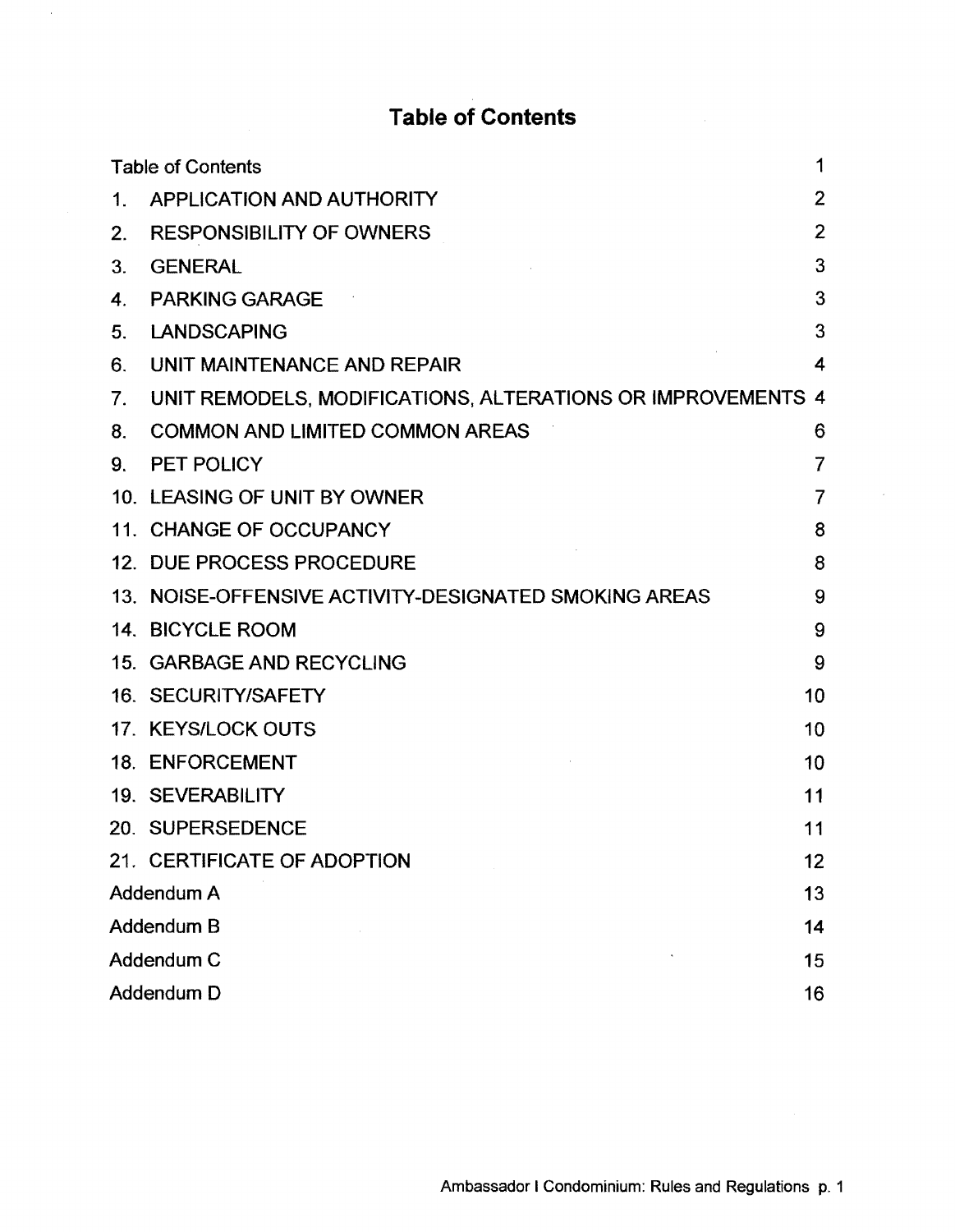# **1. APPLICATION AND AUTHORITY**

1.1 These Rules are established to ensure the maximum enjoyment of Ambassador I Condominium, and to protect the investment of the Owners. The Rules apply to all Owners, Residents, their guests, agents, roommates and children.

The Board of Directors ("the Board") alone is authorized to grant a Unit Owner a waiver of these Rules and Regulations. The Unit Owner, tenant or resident must make a written request to the Board for any waiver of these Rules and Regulations.

- 1.2 **Words Defined.** For the purposes of these rules, the following definitions shall apply:
- 1.2.1 **Association** means the Association of Owners.
- 1.2.2 **Board** means the Board of Directors of the Association.
- 1.2.3 **Common Areas** consist of all portions of the Condominium other than the Units.
- 1.2.4 **Condominium** is the entire building and grounds comprising the premises described in the declarations.
- 1.2.5 **Guest or Agent** is a person that a resident has invited or allowed entry to the Condominium.
- 1.2.6 **Owner** is the Legal Owner of a Unit.
- 1.2.7 **Resident** is the Owner or Tenant of a Unit.
- 1.2.8 **Tenant** is non-owner occupant of a Unit.
- 1.2.9 **Unit** means the physical portion of the Condominium designated for separate ownership. A Residential Unit includes the 48 units on floors one through six, which are intended for use as a single family residence. Commercial Unit is the commercial space on the basement floor, which may be divided for use by one or more tenants conducting any business allowed by the zoning code.
- 1.2.10 **Building** Manager is the agent(s) appointed by the Board to coordinate, execute and perform the daily activities and other duties, as assigned by the Board, of the Condominium.
- 1.3 No Owner, tenant, resident or guest shall commit any act or engage in any behavior that results in an infringement of the right of any other Owner or resident to the reasonable use, enjoyment and preservation of a residential unit. This rule is the primary guide for all conduct in and around the condominium property and forms the basis for the following specific rules. (See also Enforcement section below.)
- 1.4 Each Resident has the responsibility to ensure that their actions are not detrimental to, or an annoyance to, another Resident. These actions include, but are not limited to, loud or disturbing noises, music, and odors.
- 1.5 These Rules have been adopted by the Board in accordance with the Declaration and are subject to change with written notice to all Residents. All changes to these Rules shall be in written form, and shall be consistent with the change process put forth in the By-Laws.

## **2. RESPONSIBILITY OF OWNERS**

- 2.1 Owners are responsible for compliance with the Rules by all persons within the secure areas to whom they have given entry or access.
- 2.2 Owners are responsible for compliance with the rules by all non-owner residents in their unit, including but not limited to tenants, children, roommates, spouse, agents or guests.
- 2.3 Owners are financially responsible for any fines, fees or charges assessed to their unit due to noncompliance with the rules by themselves, their tenants, guests, agents, roommates, spouse or children.
- 2.4 Owners are financially responsible for damage to Common Areas, theft or vandalism, caused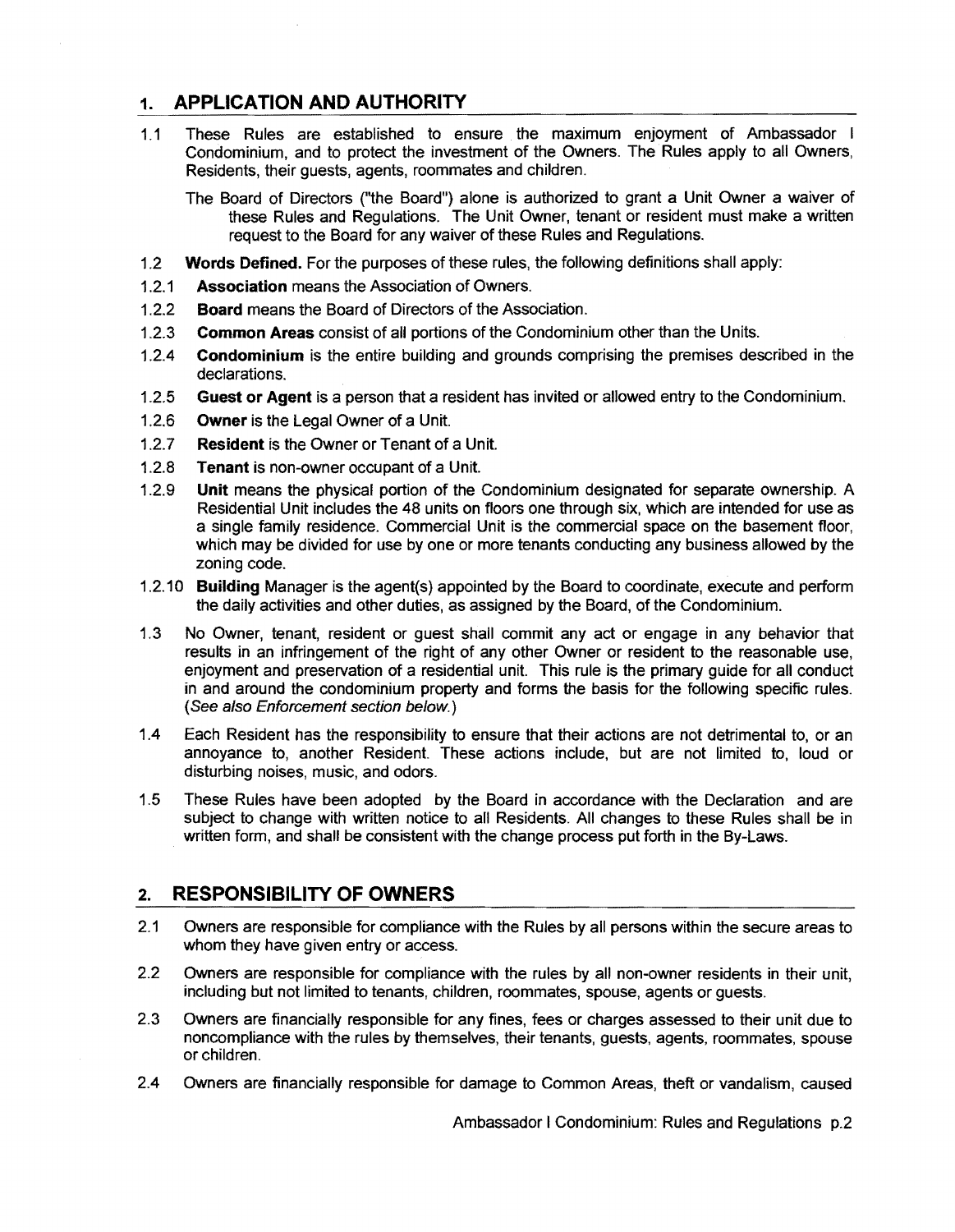by themselves and all persons and/or agents to whom they have given entry or access.

- 2.5 The payment of monthly assessments is the responsibility of the Owner.
- 2.5.1 All assessments are payable the first day of each month.
- 2.5.2 A late fee of \$25 will be charged to the Owner for each payment received after the 15th of the month.
- 2.5.3 If the payment of a monthly assessment is delinquent for a second successive month, the late charge on that assessment will be \$50.
- 2.5.4 At any time an Owner becomes 2 or more months delinquent, the Board will determine the course of action to collect delinquent assessments, and may levy additional fees associated with the collection process.
- 2.5.5 A fee of \$40 will be charged to the Owner for each Non-sufficient Funds (NSF) check, whether tendered by themselves or their tenant or representative.

#### 3. **GENERAL**

- 3.1 The Ambassador I Condominium, with the exception of the commercial unit, is for residential use only. The following occupancy limits shall apply:
- 3.1.1 Studio, 2 persons
- 3.1.2 One Bedroom, 3 persons
- 3.1.3 Two Bedroom, 4 persons.
- 3.1.4 Application for exceptions to the occupancy limit of a Unit must be submitted in written form to the Board.
- 3.2 All business and/or trade involving regular visits by customers and/or clients to residential Units is prohibited.
- 3.3 It is the responsibility of all Residents to ensure that their children do not play in areas which may be harmful to the child, other people, or the property of other people. This includes but is not limited to all Common Areas.
- 3.4 The use of fireworks, anywhere in the Condominium, is prohibited.
- 3.5 Smoking is prohibited in all interior Common and Limited Common Areas. If an Owner or their representative, tenant, agent or guest violate this rule, the Board may assess fines.
- 3.6 All garbage, trash, and waste materials must be placed inside a designated container. Residents are encouraged to recycle.

#### 4. **PARKING GARAGE**

4.1 The parking garage is managed by the Ambassador II Homeowners Association. (A copy of their PARKINGNEHICLES Rules and Regulations, titled Addendum A, is attached to these rules.)

## 5. **LANDSCAPING**

- 5.1 Landscaping of the Common Areas shall be done by designated agents of the Association.
- 5.1.1 Board approval is required prior to planting or removing trees, shrubs or other vegetation.
- 5.1.2 The Board encourages Residents to participate, by volunteering, in the beautification of our Common Areas through coordination with the Building Manager.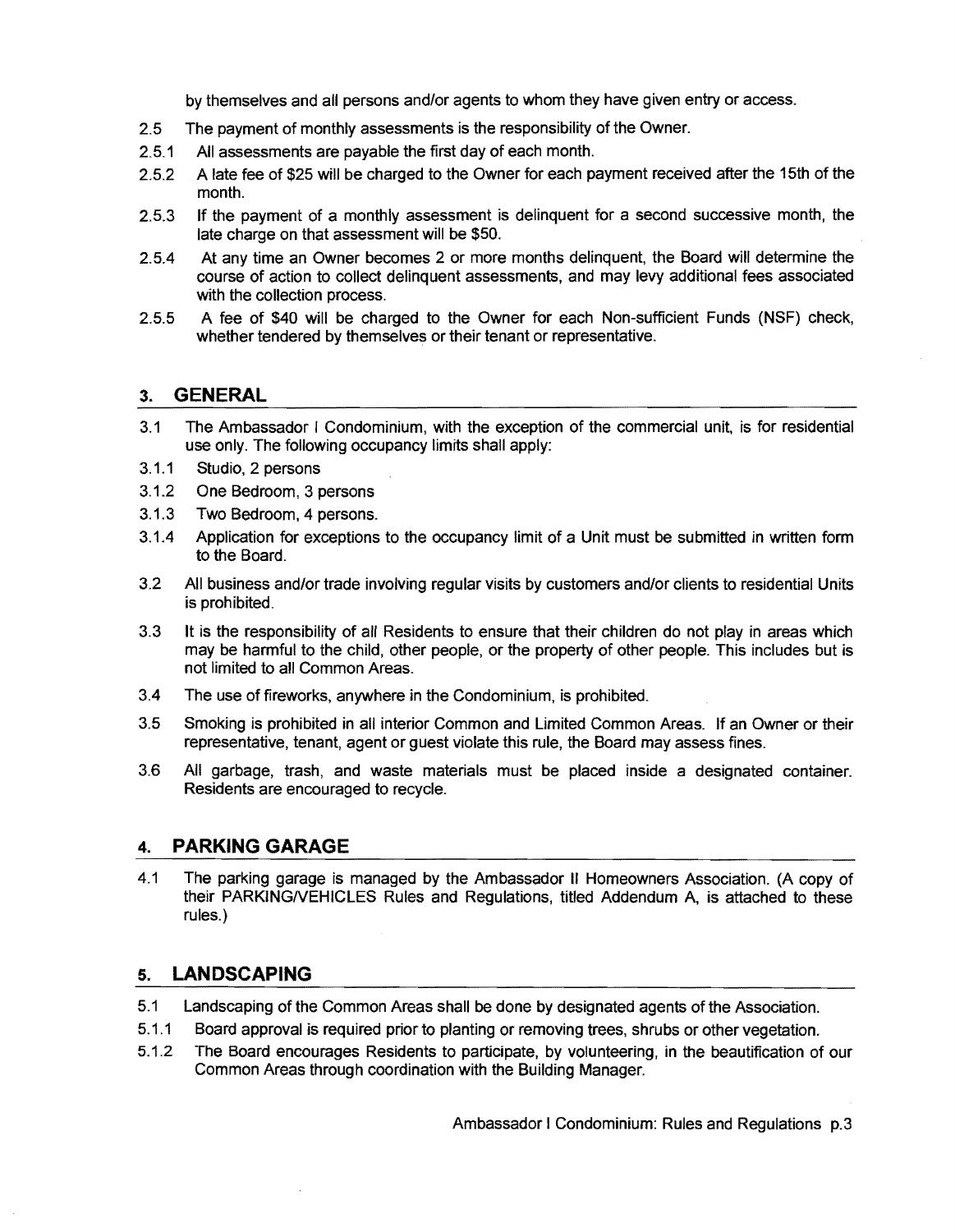# 6. **UNIT MAINTENANCE AND REPAIR**

- 6.1 The maintenance and repair of the interior of each unit, including but not limited to plumbing, electrical, heating, painting, furnishings and appliances, are the responsibility of each Owner; as is the cleaning, maintenance or replacement of any item within the unit that could affect the common or limited common areas (such as water heaters).
- 6.2 Each Owner, at his/her own expense, shall promptly perform, or cause to be performed, all cleaning, maintenance, repair and replacement work within his/her own unit, which, if omitted, would affect the Common or Limited Common Areas; and
- 6.3 Each Owner, at his/her own expense, shall perform, or cause to be performed, all cleaning of the interior of all windows, of window screens, and the exterior of doors bounding his/her Unit.
- 6.4 Owner or Tenant shall notify the Building Manager of intention and need to perform maintenance or repairs to any mechanical or electrical system, or any structural element such as floors, walls or ceiling within the Unit.
- 6.4.1 In addition, Owner or tenant shall permit the Association, through its Building Manager, to photographically document whenever any walls, ceilings or flooring is torn out in order to assist the Association in identifying wiring, plumbing or construction techniques used in the building. (see also section 7.7)
- 6.5 Water heaters must be replaced to current code within 90 days of the warranty expiration date in order to prevent water damage to Common and Limited Common Areas. Individual cut-off valves and galvanized alarm receptacles are required on all water heaters and are the Owner's responsibility.
- 6.5.1 Date of installation and warranty expiration must be registered with the Building Manager.
- 6.6 Owner or Tenant must attempt to notify Building Manager prior to performing emergency repairs (such as flooding) in his/her Unit. In no case should notification occur later than 24 hours of all emergency activity so that photographs can be taken to document the structural integrity of the building.
- 6.7 The maintenance and repair of the Common and Limited Common Areas are the responsibility of the Board representing the best interests of the Association.
- 6.7.1 In maintaining these areas, the Board has entrusted the Building Manager with sole access to locked areas, including but not limited to: the roof, the electrical room, the elevator room, lobby storage, cable and phone rooms, for the purpose of maintenance and repair.
- 6.7.2 No person is allowed entry to these locked areas without Building Manager approval. Violation of this rule will result in a \$250 fine (or actual cost for repair if greater) from forced entry attempts, manipulation of locking devices, or setting off alarms.
- 6.8 Owners, Tenants or Residents should contact the Building Manager as soon as possible when they observe a malfunctioning building system. If the problem appears to be an emergency, and the Building Manager cannot be located, Owners, Tenants or Residents, should contact a Board Member to ensure that the Board is aware of any conditions which need immediate attention. A list of Board Members and their contact information is listed on the bulletin board in the Mail Room.

## 7. **UNIT REMODELS, MODIFICATIONS, ALTERATIONS OR IMPROVEMENTS**

- 7.1 Owners are required to complete an application form for any remodel, improvement or modification and submit it to the Board for approval prior to the commencement of the project. Project examples include, but are not limited to:
- 7.1.1 Any structural modification of walls, ceilings, and floors (including tile, laminate, cork and hardwood)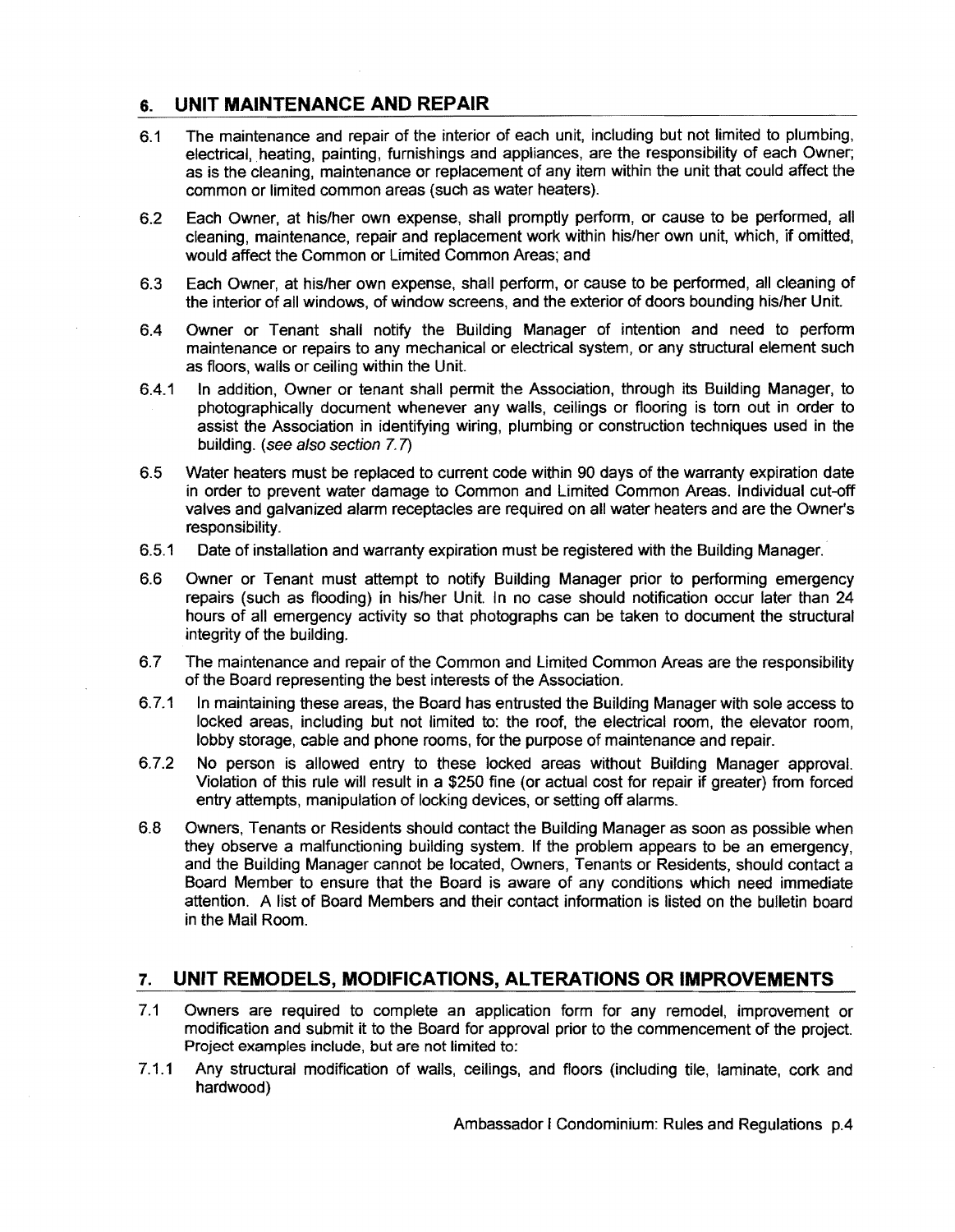- 7.1.1.1 Any modified flooring must not cause disturbances to other units. Any noise resulting from a unit's modified flooring may subject an owner to fines for causing an annoyance or nuisance to other Owners pursuant to Declaration section 10.10, Rules and Regulations 13.3. Noise reduction insulation pad is required.
- 7.1.2 Modifications of mechanical or electrical systems (including fans and heaters).

7.1.3 Any structural modifications.

- 7.2 The Board will act upon requests at the next regularly scheduled Board meeting, unless the Owner requests an earlier decision by providing each Board member with a completed copy of the application form in order that a phone vote may be taken.
- 7.3 The Board will not be required to issue an approval until all necessary information has been provided and any questions answered.
- 7.3.1 Owner must document compliance with all relevant codes by providing copies of permits or documentation that no permit is required
- 7.3.2 Owner must provide an approximate project completion date (within 48hrs of expected completion); extensions for this completion date, beyond 48 hours, must be submitted in writing to the Board.
- 7.3.3 The Owner must complete a pre-project walkthrough, of Common and Limited Common Areas such as hallways, staircase, elevator and exterior travelways which could be impacted by the proposed project, scheduled at a mutually agreed upon time with the Building Manager.
- 7.3.4 The Board will not unreasonably delay or withhold approval as long as the above requirements have been met.
- 7.4 Once the Board approves the remodel request, a \$350 deposit may be required. The deposit will be returned after the following conditions are met:
- 7.4.1 No damage beyond normal wear and tear to the Common or Limited Common Areas has occurred (a post-project walkthrough of the Common Areas may be requested to occur within 24 hours after project completion),
- 7.4.2 All construction debris is disposed of off-site
- 7.4.3 After costs to repair any damage caused to Common or Limited Common Areas during construction, as well as any special costs for additional Building Manager activity, maintenance, or clean up required as a result of the remodel, are deducted from the deposit the balance of the deposit will be refunded to the Unit Owner.
- 7.4.4 If the costs attributable to the remodel exceed the deposit, the difference will be assessed against the Unit
- 7.5 Any remodel, modification, alteration or improvement work, which produces noise -- such as but not limited to, hammering, sawing, motorized tools - can only be done during the following hours:
- 7.5.1 Monday through Friday: 8 am -6pm
- 7.5.2 Saturday: 9 am Spm
- 7.5.3 Sunday: 10 am Spm
- 7.S Owner shall be held liable to the Association for all costs associated with any faulty or deficient work performed inside his/her unit that is shown to impact the integrity of the Common or Limited Common Areas; or that causes any damage to the building envelope.
- 7.7 Due to the age of the building, the Board reserves the right to inspect and photographically document any and all work being performed and any uncovered wall, floor, ceiling, chase or vent, upon reasonable notice to the Owner.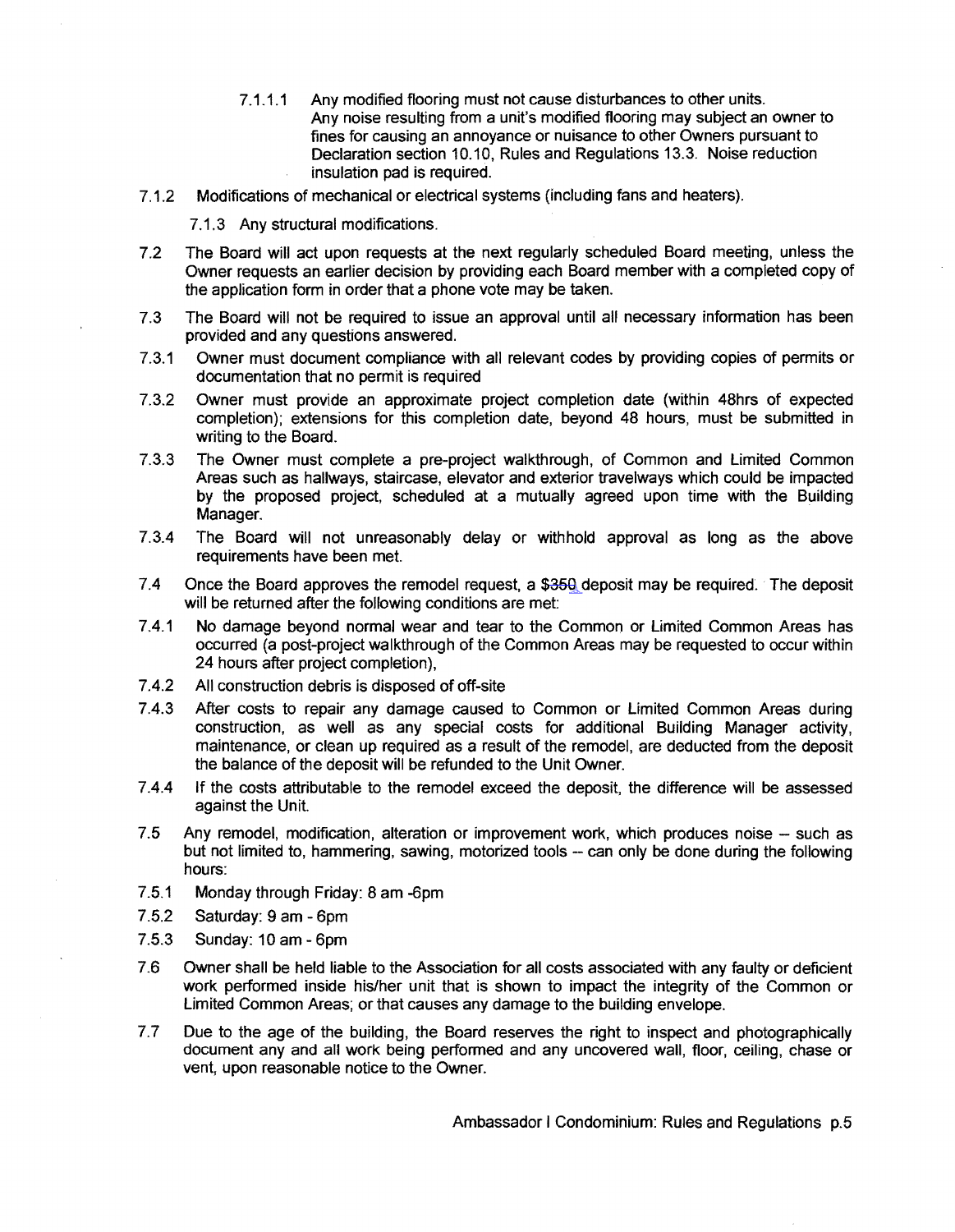# 8. **COMMON AND LIMITED COMMON AREAS**

- 8.1 Hallways are for access to Units. Neither pets nor children shall be allowed to play in the hallways, elevators or other Common or Limited Common Areas.
- 8.2 The storing, abandoning, dumping or depositing of any items in the Common or Limited Common Areas (lobby, hallways, walkways, corridors, stairways, garbage, recycle room, storage rooms, recreation rooms, laundry rooms, elevator, bicycle room, or other areas outside the building) is strictly prohibited without the express consent of the Board. Doormats or rugs are prohibited in hallways.
- 8.3 Spills and trash cannot be left in the Common or Limited Common Areas.
- 8.3.1 Unit Owners are responsible for cleaning or removing any spills, trash, or debris left by themselves, their Tenant, guest, agent, child or pet in the Common or Limited Common Areas.
- 8.3.2 Violation of this rule is subject to Fine and Fee Schedule attached as Addendum B.
- 8.4 Basement storage users must not leave trash in this area, and must turn off the lights upon exiting.
- 8.5 Stains, dents and other damage attributable to a Unit's Owner or its Tenant, child roommate, pet, guest or agent will be fined against the Unit according to the Fine and Fee Schedule attached as Addendum B.
- 8.6 Any construction, modification, alteration, painting or other decoration, landscape, or change to any Common or Limited Common area requires written approval of the Board.
- 8.7 The Owner shall pay for any repairs and expenses related to any damage to Common or Limited Common Areas caused by the Owner, his Tenants, guests, agents, children or pets. The Board has the right to contract for necessary repairs, after reasonable written notice has been given to Owner, and shall make an assessment against the Unit Owner for the total cost of such repairs.
- 8.8 No item may be dragged or pushed through Common or Limited Common Areas. Any items which cannot be carried in hand must be transported on a cart or dolly.
- 8.9 Owners are responsible for ensuring that any item which drips, sheds, bleeds, seeps or is friable, such as Christmas trees, drywall, motors, appliances, plants, etc, are first encapsulated in waterproof protective covering prior to being transported through Common or Limited Common Areas.
- 8.10 The Board maintains a list of approved windows, which Owners may choose to install at their own cost. Colors and style must match existing windows or be Board approved in order to maintain uniform exterior building appearance.
- 8.11 Owners are required to maintain window blinds in all exterior windows in good repair, in a color approved by the Board, in order to maintain the exterior uniformity of the outside structure.
- 8.12 The exercise room is for the convenience of Residents for exercise. Guests may use the exercise room but only if they are accompanied by a resident host. Children under 18 must be accompanied by parent or guardian at all times they are using the equipment.
- 8.13 The Board may limit the number of guests who may use the exercise room to address availability to other Residents, unacceptable noise or excessive wear to the equipment.
- 8.14 Residents must be considerate and efficient in the use of Laundry facilities. Wash must be promptly removed from washers and dryers at the end of cycles. Wash left in the Laundry Room for over 24 hours may be removed and disposed of by the Building Manager.
- 8.15 Laundry Room trash receptacle is for Laundry Room use and is not to be used for household garbage.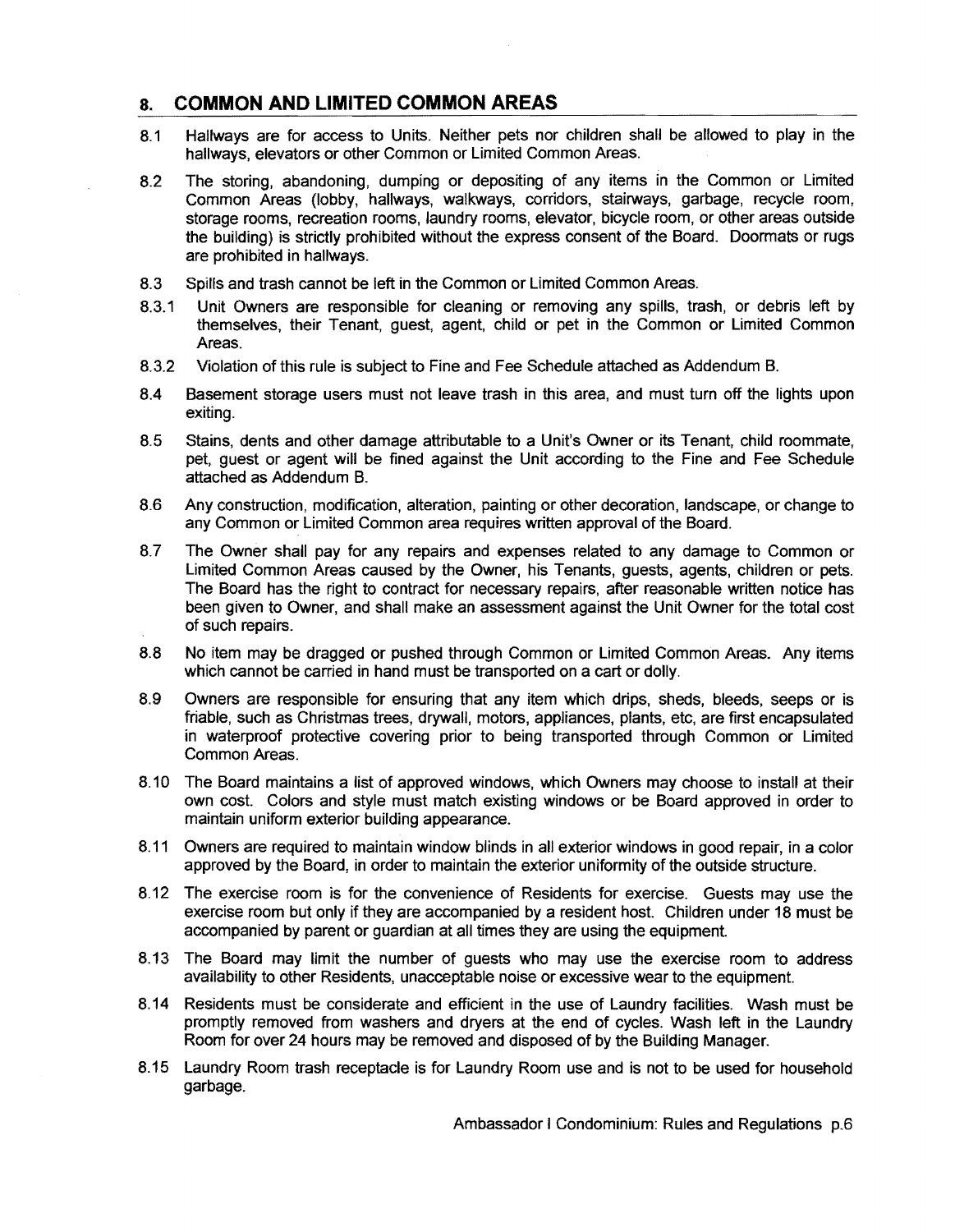# **9. PET POLICY**

- 9.1 Pet owners are financially responsible for damages to Common or Limited Common Areas, or to another Owner's unit, that is caused by housing a pet or by the pet of a tenant, agent, guest or roommate that was allowed access by the Owner or the Owner's tenant.
- 9.2 All pets must be registered with the Building Manager within ten days of occupancy.
- 9.3 The Board reserves the right to restrict the number of pets permitted in anyone unit. The Board anticipates that no more than two cats or dogs of 25 pounds or less shall reside in any unit.
- 9.4 Pets unaccompanied by their Owner will be referred to the animal control authorities, and the Board will assume no financial obligation or responsibility for the pet's rescue or well being.
- 9.5 Residents shall take extraordinary care to ensure that the pet does not disturb other Residents, especially as it relates to barking dogs.
- 9.5.1 If the Board receives a written complaint concerning the animal, the Board shall, in its sole discretion, take action to eliminate the problem and may require the OwnerfTenantloccupant to remove the animal.
- 9.5.2 Any pet causing or creating a nuisance or unreasonable disturbance, including persistent odors, may be permanently removed from the property by Animal Control after ten days' written notice from the Board.
- 9.5.3 The Board may exercise this authority for specific pets even though other pets are permitted to remain.
- 9.6 Non-human, living creatures of any kind shall not be raised, bred or kept in any unit or in the Common or Limited Common Areas, whether as pets or otherwise, except subject to these Rules and Regulations. Any deviation from this rule requires prior written permission from the Board.
- 9.7 Occupants must obtain prior written permission from the Board for all pets other than dogs and cats.
- 9.8 All pets must be attended and on a leash (or confined) when in the Common or Limited Common Areas. The attendant person must clean up after the animal per City of Seattle Ordinance No. 118607.
- 9.9 Dogs shall be prohibited from creating nuisances in Common and Limited Common Areas. OwnersfT enants/Occupants are responsible for cleaning up their pet's feces, urine, vomit and shedding in Common and Limited Common Areas. Building Managers are not responsible for cleaning up after anyone's pets except their own.

# **10. LEASING OF UNIT BY OWNER**

- 10.1 All Homeowners must notify the Board when they lease or rent their unit.
- 10.2 In order to rent or lease their Unit, Owners must enter into a written lease agreement, the terms of which shall provide that the terms of the agreement in all respects is subject to the provisions of the Associations Declaration, Bylaws and Rules and Regulations. The Owner shall be responsible to present the Rules to their Tenant, and to obtain the Tenants' signatureof-receipt for the Rules. The signed Lease and Rules receipt will be filed with the Board.
- 10.3 Within ten (10) business days from the beginning of a rental occupancy, the Owner is required to provide the Building Manager with:
- 10.3.1 The name, place of employment, home and work telephone numbers for each new tenant and all occupants in the Unit.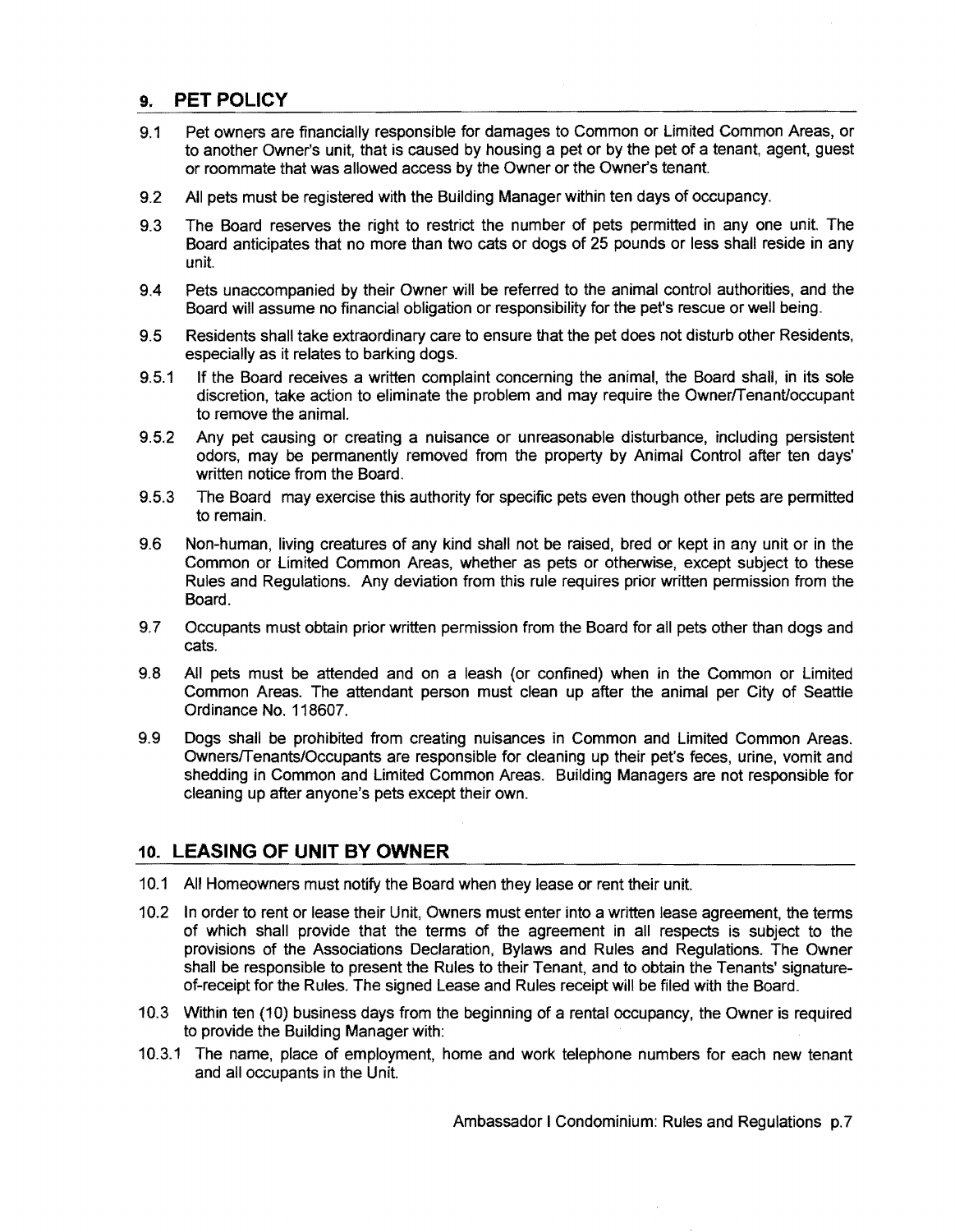- 10.3.2 A copy of the lease or rental agreement.
- 10.3.3 A signed statement by all lessees or tenants that they have reviewed the Association's Rules and Regulations and agree to abide by them
- 10.3.4 The storage locker number, parking slot and license plate number, if any.
- 10.3.5 Confirmation of numbers for all card keys and hard keys provided to the tenant.
- 10.3.6 Documentation that the Owner provided the Tenant with a tour of the Condominium facility.
- 10.3.7 No Tenant's name will be added to the Directory until the Owner has complied with the requirements of 10.2 and 10.3.
- 10.4 Owners are responsible for their Tenants compliance with the Declaration, Bylaws and Rules and Regulations. An Owner will be notified of the tenant's violation in writing. After a third violation, the Board can require the Owner to immediately commence proceedings to evict the Tenant under Washington State Laws.
- 10.5 In the case of a Board required eviction, the Board or Association will not be liable for any costs the Owner may incur, including but not limited to legal fees, court costs, or loss of rent.
- 10.6 The Owner remains responsible for any damages to the Condominium by Tenant throughout the eviction and move out process.

## 11. CHANGE OF OCCUPANCY

- 11.1 All move ins and move outs must be scheduled with the Building Managers. Owners must notify the Building Manager no less than 24 hours in advance of a planned move-in or moveout to schedule the activity.
- 11.2 Move in and move out activities shall take place no earlier than 8 am and not later than 10 pm.
- 11.3 A non-refundable fee of \$200 will be charged to any Unit for each change in occupancy, including rental or owner tenancy. This fee will be deposited into the general operating budget and will be used to cover maintenance costs to Common Areas subject to extra use during the moving process.
- 11.4 Plastic runners must be obtained from the building manager and placed over carpet between entrance doors and elevator whenever homeowners or tenants are moving in or out (change of occupancy) or when furniture or appliances are moved in or out..

## 12. DUE PROCESS PROCEDURE

- 12.1 Rules shall be adopted by the Association and enforced by the Board, unless a specific violation is a matter of public safety. Matters of public safety will be referred to the appropriate authority. Owners must comply with the Rules. Owners are responsible for their Tenants' compliance with the Rules.
- 12.2 The Board recommends wherever possible, the disturbed party should first contact the originator of the violation in order to request compliance or cooperation. This may not be reasonable if there is a threat to one's person, or to the safety of other Residents, or to the building. If there is a threat, contact law enforcement.
- 12.3 All other reports of violations must be submitted in written form to the Board. The Board may decide to refer the matter to !aw enforcement.
- 12.4 A Notice of the reported violation shall be sent by certified mail to the Homeowner. The Notice will specify a hearing date to be conducted by the Board. If the violator is unable to attend the scheduled hearing, another date will be set that is agreeable, to all parties but not later than thirty (30) days from the date of the Notice, and not precluding ten days notice to all parties.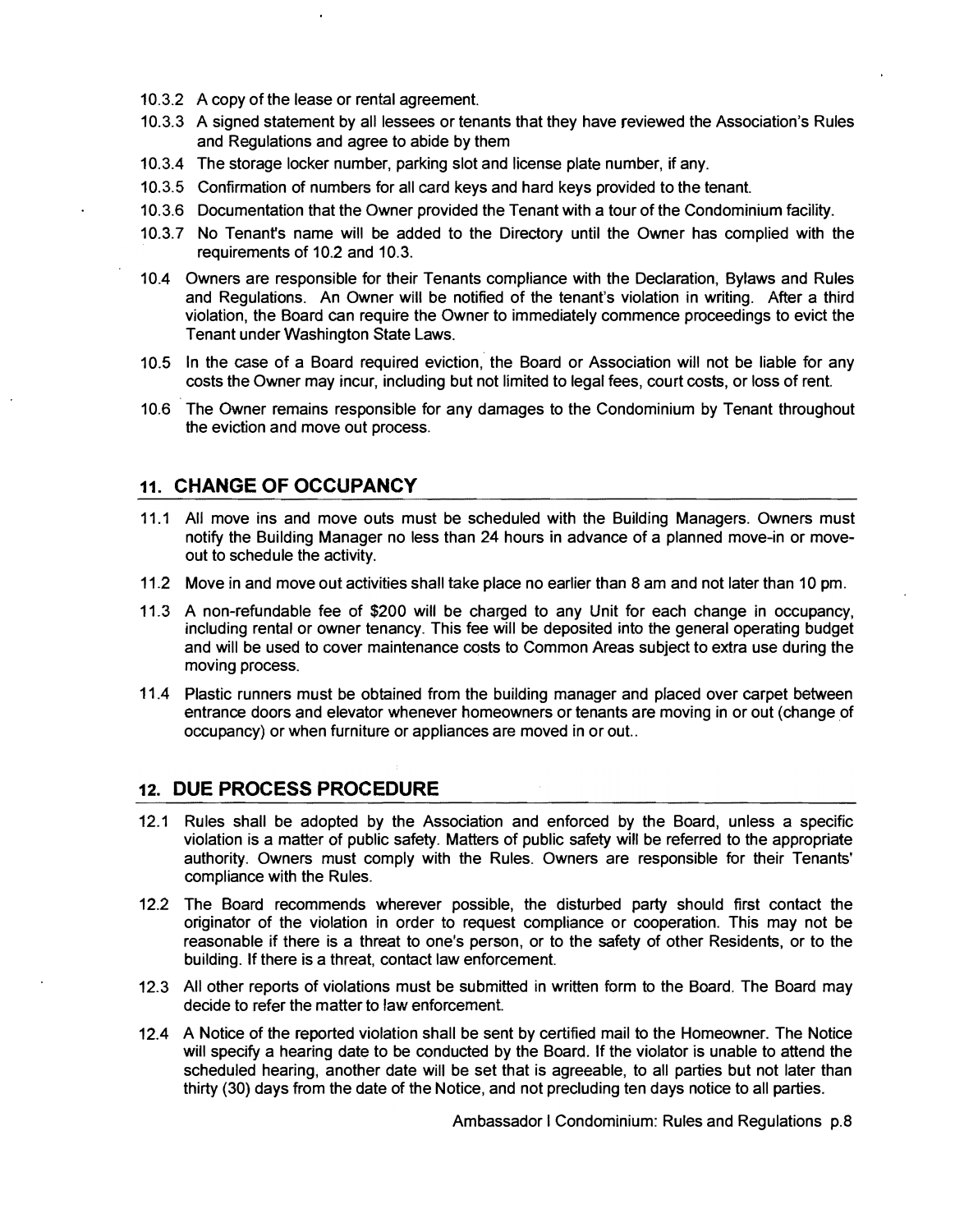- 12.5 All parties shall have an opportunity to be heard at the hearing. After testimony, the Board shall then determine if a Rules violation has occurred, and if a fine will be assessed. All parties shall be given written notification of the decision. The Board will, at its next meeting, take action to assess the fine, if applicable.
- 12.6 Owners are responsible for Rules compliance by their Tenants. If a Tenant is found in violation of the Rules, and a fine is assessed by the Board, the Owner will be responsible for the payment of the fine.

# 13. **NOISE-OFFENSIVE ACTIVITY-DESIGNATED SMOKING AREAS**

- 13.1 No noxious or offensive activity shall be carried on in any Unit, or in the Common or Limited Common Areas, nor shall anything be done therein, either willfully or negligently, which may be or become an annoyance or nuisance to the other Unit Owners or Residents.
- 13.2 No Condominium Owner shall make or permit any disturbing noises in the building or any of its common or limited common areas, neither by himlherself, or family, guests, employees, agents, tenants, visitors, etc., nor do or permit anything by such persons, that will interfere with the rights, comforts or convenience of other condominium Owners.
- 13.3 The Seattle Municipal Code defines quiet hours as between 10:00 pm and 7:00 am Sunday through Thursday and between 11 :00 pm and 7:00 am Friday and Saturday.
- 13.4 The Patio area will be closed for use to all owners and their guests after 10:00 pm on Sunday through Thursday and 11 :00 pm on Friday and Saturday.
- 13.5 Owners who have Hardwood Floors may be required to cover at least 80% of floor space, excluding kitchens and bathrooms, with a rug or carpeting if there are complaints from neighbors. Any noise making devices, i.e. stereo, TV or computers, may be required to have an area rug underneath them to muffle the noise as well. Other measures may be required. You may be required to remove your shoes doing continuous walking.
- 13.6 There shall be no smoking in any of the Common or Limited Common Areas or within 10 feet of building entrances.

#### 14. **BICYCLE ROOM**

- 14.1 There are limited spaces in the Bicycle Room for storage of bicycles. Availability is on a first come first served basis. The Building Manager will maintain a waiting list.
- 14.2 The Bicycle Room is locked for safety. Bicycle owners who store their bikes in the Bicycle Room must purchase a key. The key will require the posting of a \$50 fee deposit
- 14.3 The key may be obtained from the Building Manager. All keys must be returned to the Building Manager upon termination of occupancy or when use of the Bicycle Room terminates. A fine will be assessed for keys not returned, equal to the cost of re-keying the Bicycle Room, which is necessary to ensure the security of others' bicycles.
- 14.4 Owners and Tenants use the Bicycle room at their own risk. The Condominium is not responsible for the damage, or theft of items stored in the Bicycle Room.

#### 15. **GARBAGE AND RECYCLING**

- 15.1 All garbage must be secured properly in plastic bags before depositing in appropriate garbage container in garage.
- 15.2 When recycling opportunities are available, Owners and Tenants are responsible for strict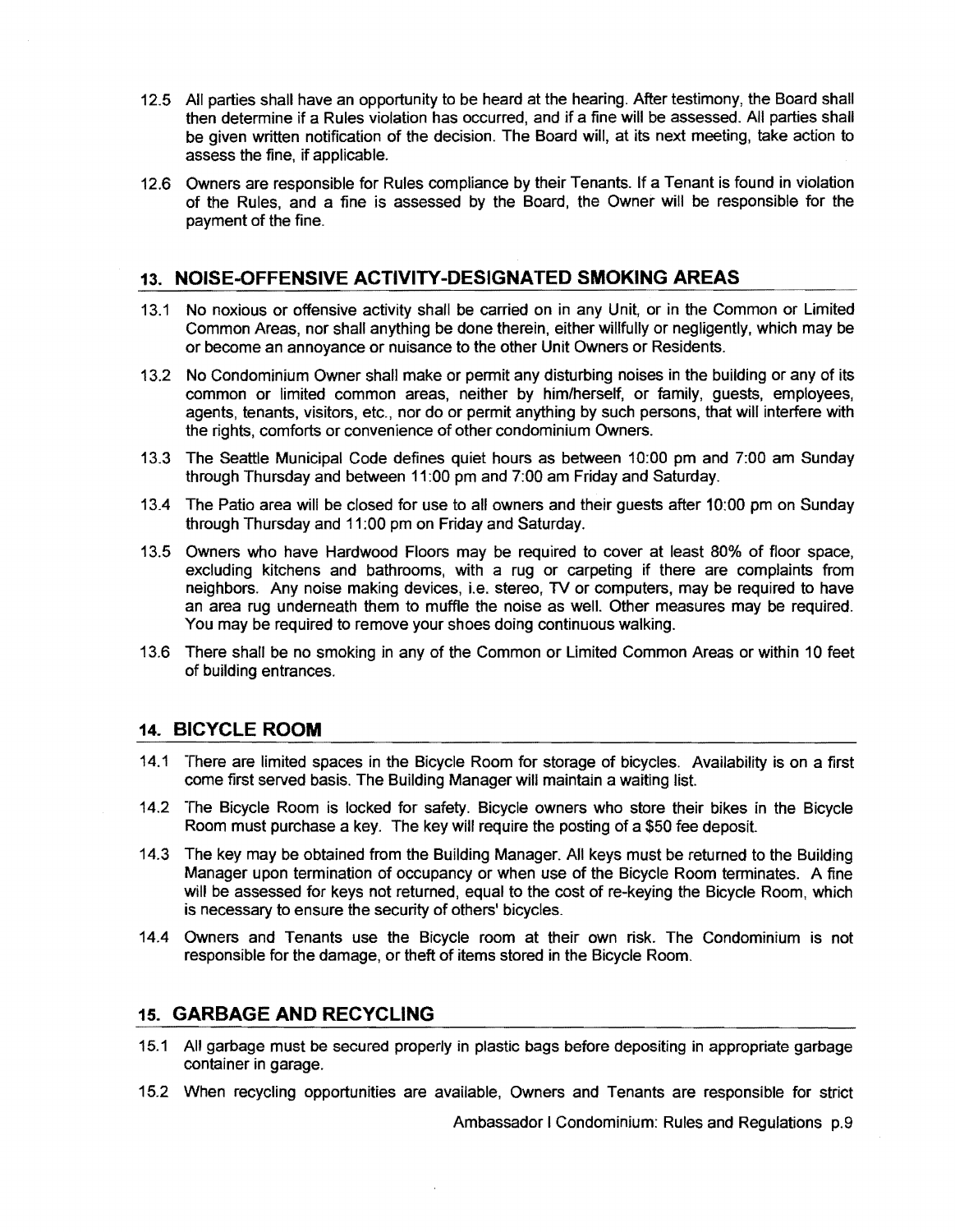compliance with recycling requirements and policies in order to prevent the loss of recycling opportunity for other Owners. A fee will be assessed for the contamination of the recycling. (see fine schedule)

## 16. **SECURITY/SAFETY**

- 16.1 All entrance doors to Condominium premises are to be kept closed and locked at all times. Locked entrances and exits are not to be opened for unknown persons or blocked open. The only exception being during a move, when the open door shall be monitored at all times by the Owner I Resident. The East Stairwell is an emergency exit and should be reserved for emergencies and not used for routine egress.
- 16.2 Any solicitation or selling from door to door in the building is strictly prohibited.
- 16.3 Unit Owners must notify the Building Manager when a Unit will be vacant for more than 14 days.

#### 17. **KEYS/LOCK OUTS**

- 17.1 The Association will provide each Owner with two hard keys and two card keys allowing access to the building. Any requests for exception to this policy must be made to the Board in writing.
- 17.2 Owners are responsible for all keys provided to tenants. In the event the building keys are not returned to the Owner by the tenant when a Unit is vacated, the Owner will be responsible for the cost to re-key all locksets for which keys were not returned and the cost of new keys, if needed, for other Owners.
- 17.3 Loss of card keys will result in a charge of \$50 to obtain replacement cards. Loss of the hard keys will result in the cost to re-key all locksets for which keys were not returned and the cost of new keys, if needed, for other Owners
- 17.4 There is no charge for building lockouts that occur during the business hours of the Building Manager, which are 8 am - 9pm. After business hours, the following fees shall be charged to the person requesting the service:
- 17.4.1 First lockout: no charge
- 17.4.2 Second lock out: \$25 charge
- 17.4.3 Third lock out: \$50 charge
- 17.4.4 For all subsequent lock outs: \$125 charge

#### 18. **ENFORCEMENT**

- 18.1 The Board of Directors can take any legal action appropriate to remedy or penalize a violation of these Rules, the Bylaws or the Condominium Declaration. A legal sanction or penalty will not be imposed until the Owner has been given written notice of a violation, has been given the opportunity to respond to or remedy a violation, and has failed to respond to or remedy a violation within the time specified in the letter from the Board.
- 18.2 As described elsewhere in these Rules and Regulations, Owners shall be financially responsible for all damages caused by their tenants or guests, and for any fines imposed as the result of conduct on the part of their tenants, guests, roommates, family, agents or invitees. Any charge for damages or fines shall be imposed against the Unit itself in which the responsible party rented or was visiting, and shall be enforceable in the same manner as is provided for the enforcement of maintenance fees.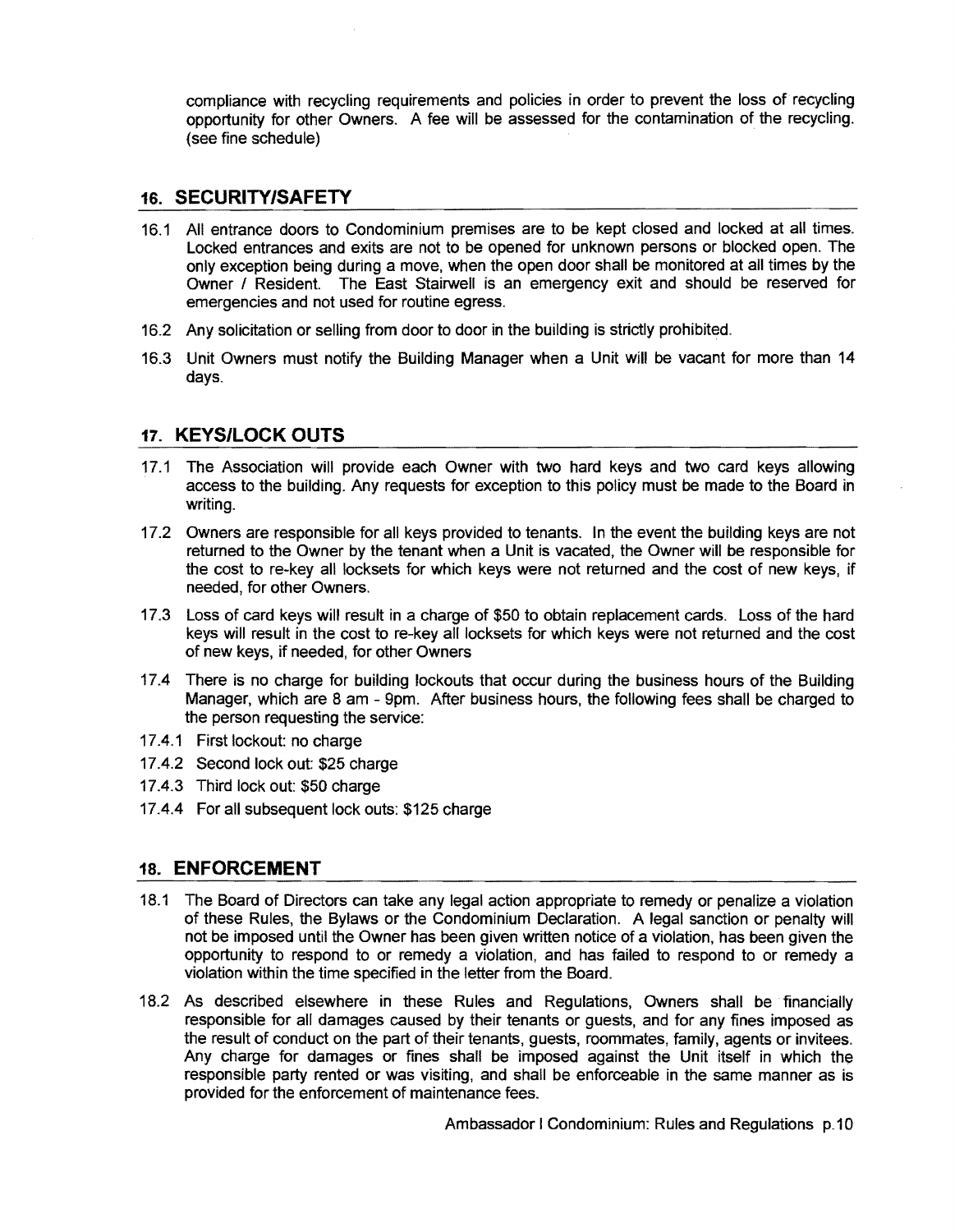- 18.3 Addendum B identify fees and fines for specific violations. In addition, as provided for in Section 12. Due Process, the Board may assess fines for violations as it sees fit.
- 18.4 The Board adopted collection policy is attached as Addendum D..

#### 19. **SEVERABILITY**

19.1 In the event any of these Rules and Regulations are deemed unlawful or unenforceable, it shall be excised from these Rules and Regulations and all other rules shall remain in full force and effect.

#### 20. **SUPERSEDENCE**

 $\sim$ 

20.1 These Rules and Regulations shall supersede all prior Rules and Regulations that have been promulgated.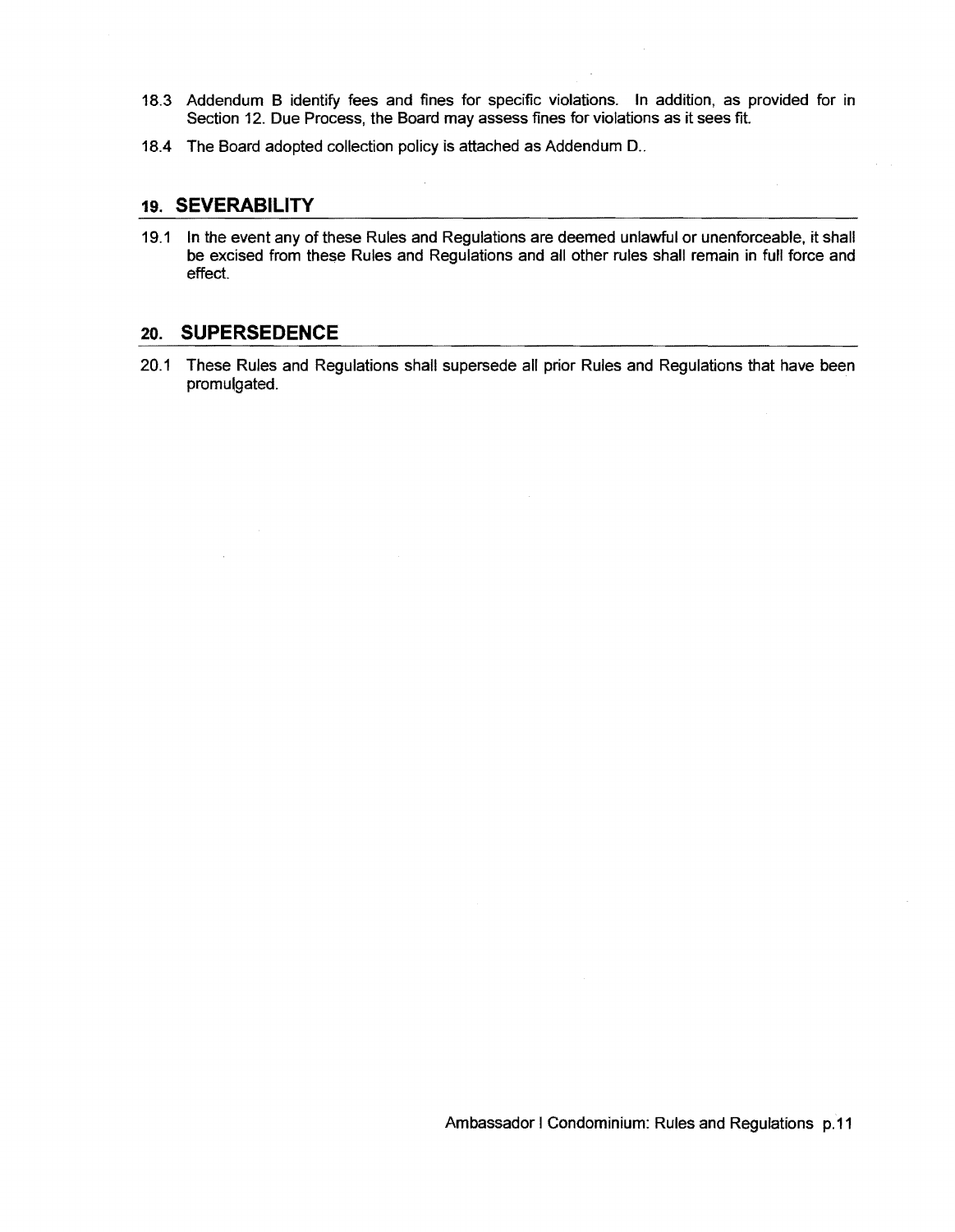# **CERTIFICATE OF ADOPTION**

The undersigned President and Secretary of AMBASSADOR I CONDOMINIUM ASSOCIATION hereby certify that the foregoing Rules and Regulations were duly adopted by the Ambassador I Condominium Homeowners Association Board of Directors at a meeting held on <u>September 7</u>, 2004.

 $H \sim M$  Wilson Quinca J Clark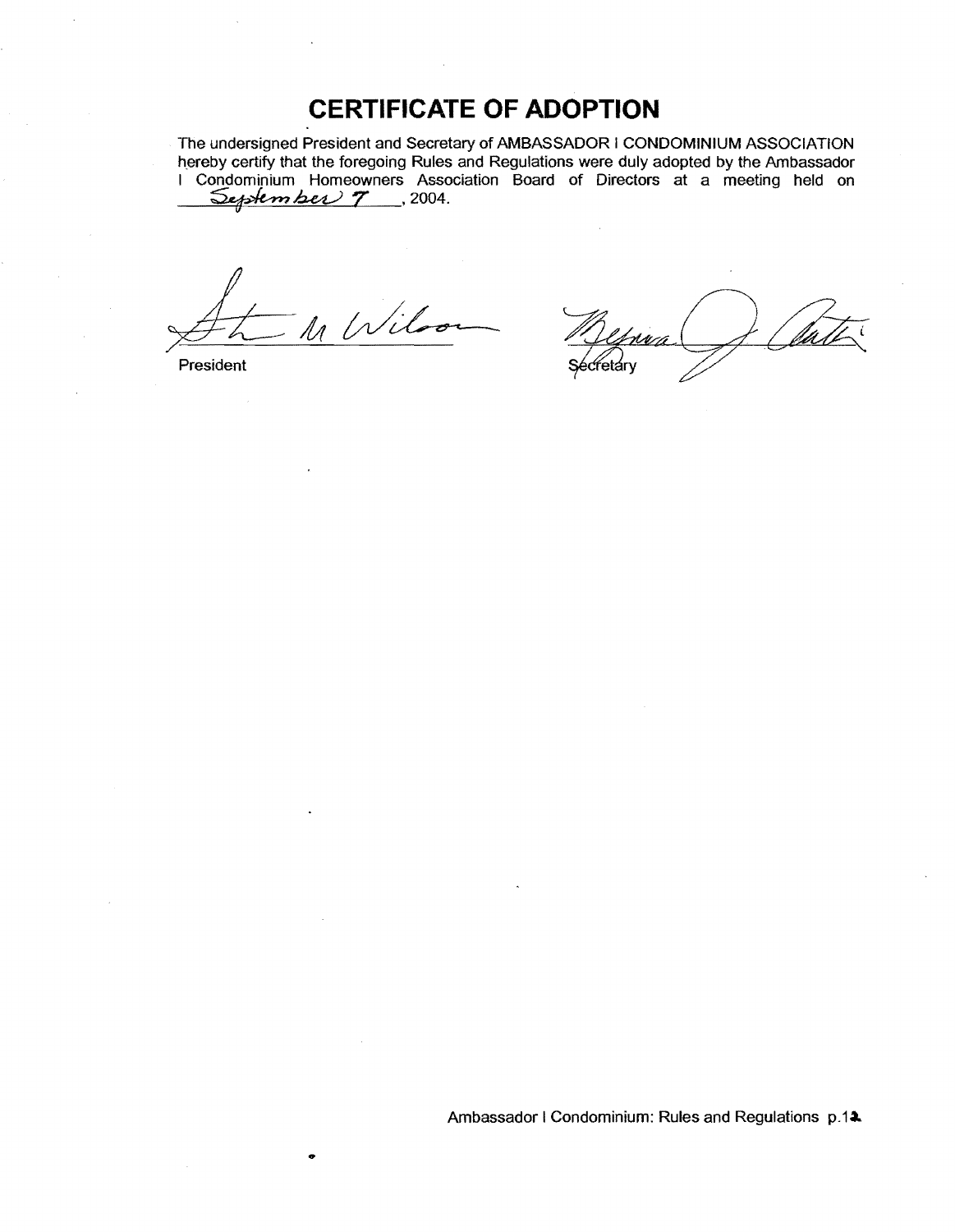# 4. **PARKING/VEHICLES**

THE BOARD HAS THE RIGHT AND RESPONSIBILITY TO ENFORCE PARKING RESTRICTIONS AND/OR TO HAVE VEHICLES TOWED AT THE OWNERS EXPENSE. The Association has no record of which unit owns a parking space and has no way of contacting a unit owner about their vehicle(s*).*

- 4.1 The owner or resident of the property has the right to request the Board have any unauthorized vehicle to be towed, if it is blocking the garage access or parking space. A Board Member, the Association Manager, or the Resident Manager must initiate all tow authorizations.
- 4.2 No parking spaces are to be used as storage or as repair spaces for inoperative vehicles, buses, trucks, campers, recreational vehicles, boats, motorcycles or trailers of any description unless written permission is granted from the Board. Any vehicles not complying with the above will be removed at the owner's risk and expense, three days after written notice from the Board has been posted on the vehicle.
- 4.3 NO PARKING except in designated parking spaces. Any vehicle in a fire lane may be towed without notice. A vehicle using more than one parking stall, illegally parked in a reserved area, or blocking traffic shall be towed away at the owner's expense.
- 4.4 No person shall drive at a speed in excess of five miles per hour in the garage area or driveways.
- 4.5 No on-site washing of vehicles.
- 4.6 Mechanical work on vehicles is not permitted on the property. A resident with a vehicle leaking oil on the garage area is responsible to clean up any leakage. If the Association cleans it up, the owner will be charged a \$50 fine AND the costs of clean up.
- 4.7 All vehicles on the property must be owned by residents of the condominium or guest thereof. The owner of a parking space may rent his/her parking space only to an owner or tenant of Ambassador I or II.
- 4.8 No more than one vehicle may occupy any parking space, unless both vehicles are completely within the designated space. Residents with oversized vehicles are urged to park their vehicles as close to the wall as possible so as not to block or restrict the passage of other vehicles .A vehicle that is determined to be blocking passage of other vehicles because of improper parking may be towed at the owner's risk and expense.
- 4.9 Bicycles or other conveyances will not be parked or stored on the property except as allowed elsewhere in the Rules. The term bicycle will include any conveyance not otherwise mentioned in the Rules. No parking or storage in hallways, stairs, landings, walkways, or against any tree, railing, post, fence, or other attachment. There is limited bicycle storage in the exercise/bike room in the courtyard. The following bike room storage rules apply:

4.9.1 Bicycles may be stored only in the bicycle rack in an assigned rack space. 4.9.2 Bicycle storage is on a first-come-first-served basis. Contact the Board if you wish to be assigned rack space. There is no charge for use of the rack space.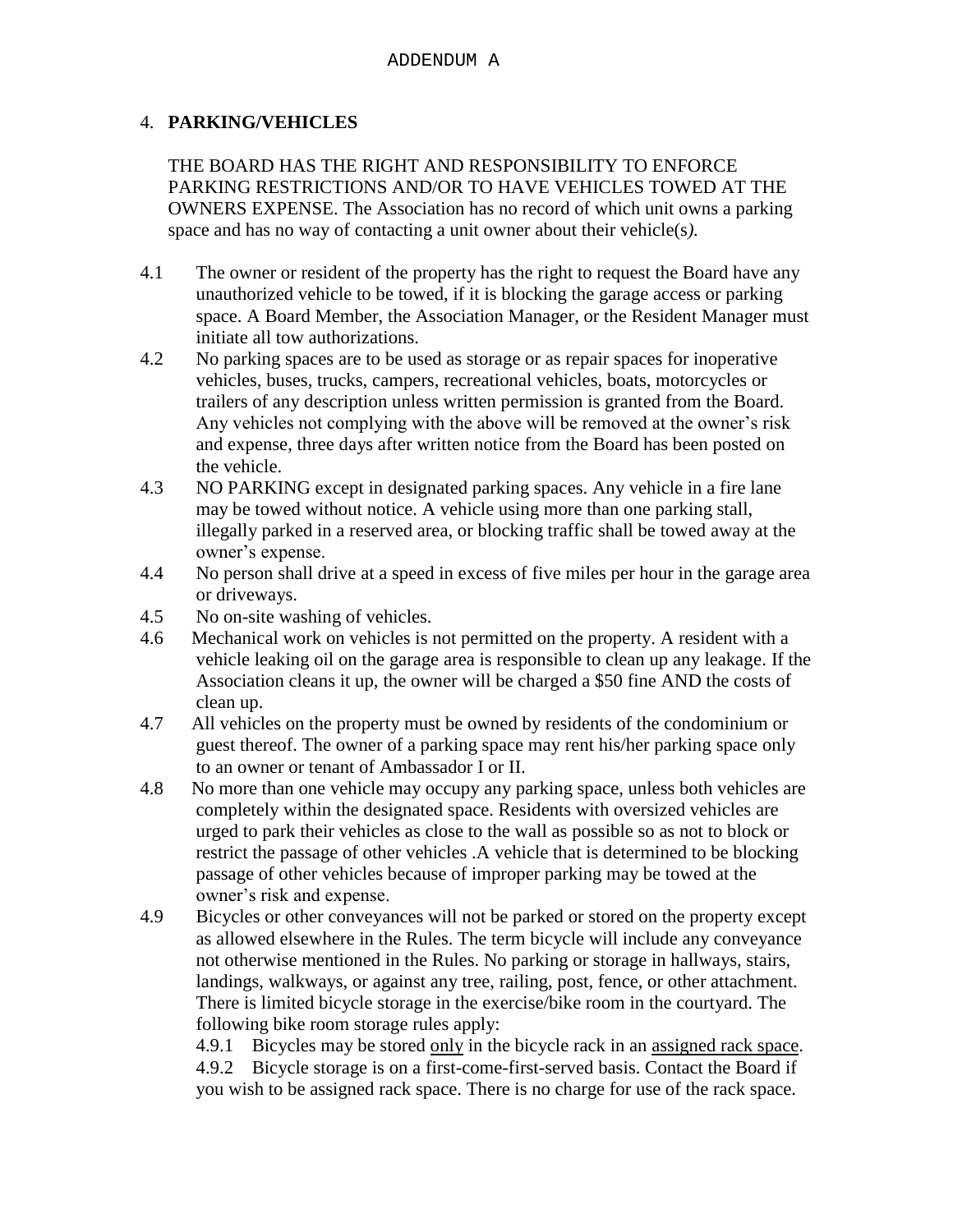Bicycles may be stored only with the express written permission of the Board. Each approved bicycle will be assigned a rack space. Each approved bicycle will be issued a sticker that will be placed on the seat post. Each request for a rack space will include the unit owners contact information, and the tenants contact information, if different. The Board will provide an application form that must be filled out and signed by the owner or tenant. Rack space cannot be assigned or transferred by anyone other than the Association Board of Directors or their designee. If a tenant or owner moves the space will be considered vacant, any bicycle will be removed and disposed of and the space will go to the next person on the list. No more than one bicycle can be stored in one rack space. The Board will reject any application for more than one space per unit. Use of the bicycle rack is subject to the resident's agreement to the following terms and conditions: 4.9.3. Only operable bicycles may be stored. No item that is not permanently attached to the bicycle may be stored with the bicycle. (No helmets, packs, etc.) If a homeowner who is granted an assigned rack space continually violates the rules of usage, the Board or designee can permanently revoke their use to a space. Bicycles that are not removed after written notice from the Board will be removed at the owner's risk and expense and without Board liability or bicycle owner recourse.

4.9.4 Any bicycle in the rack without a sticker will be removed and disposed of immediately. Any bicycle parked anywhere other than the bike rack or other designated area described in the Rules and Regulations will be removed and disposed of immediately.

4.9.5 The Board assumes no liability for theft or damage of any bicycle.

4.9.6 Locks must be used and are the responsibility of the bike owners.

4.10 Garage door openers shall not be left in vehicles. Remote openers are an electronic key; leaving them in a vehicle is a security risk for you and your neighbors. Please report a stolen opener to The Property Manager. No fine or penalty will be imposed for prompt reporting. The minimum fine will be \$100 if a resident fails to report a lost or stolen opener. Garage door openers are the responsibility of the owners and are not provided by the Association.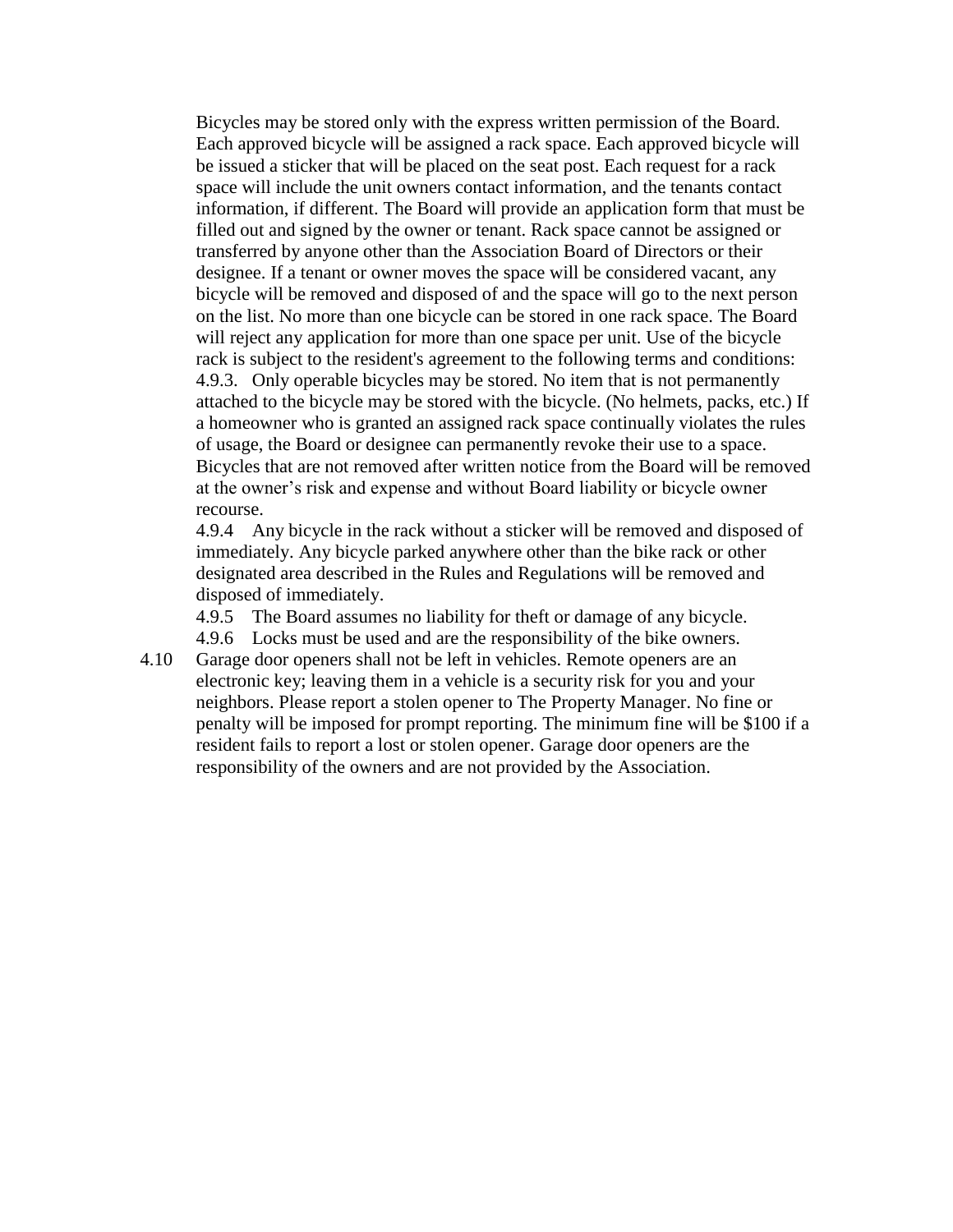# **Addendum B**

Fee and Fine Schedule

| Violation                                                                                                         | Fine           |
|-------------------------------------------------------------------------------------------------------------------|----------------|
| 1. Monthly Assessment Late Fee (First Month)                                                                      | \$25.00        |
| 2. Monthly Assessment Late Fee (Subsequent Months)                                                                | \$50.00        |
| 3. Non-Sufficient Funds Check Fee                                                                                 | \$40.00        |
| 4. Unauthorized Entry/Access to: Roof, electrical room,<br>elevator room, lobby storage, cable and phone<br>rooms | \$250.00*      |
| 5. Re-model Deposit                                                                                               | \$500.00**     |
| 6. Spills, trash and debris left in Common Areas                                                                  | \$100.00*      |
| 7. Stains, dents and damage to Common Areas                                                                       | \$100.00*      |
| 8. Change of Occupancy                                                                                            | \$200.00       |
| 9. Smoking in Common Areas                                                                                        | \$100.00       |
| 10. Contaminating the recycling bins                                                                              | $$100.00+$     |
| 11. Lost Entry Card                                                                                               | \$50.00        |
| 12. Second Lock-out                                                                                               | \$25.00        |
| 13. Third Lock-out                                                                                                | \$50.00        |
| 14. Lost Keys                                                                                                     | Cost to re-key |

\*Or actual cost of repair if greater

\*\* See Section 7.4 of these Rules & Regulations and Ambassador I Homeowners Association Remodeling and Repair Guide

+ plus the fine assessed by the City of Seattle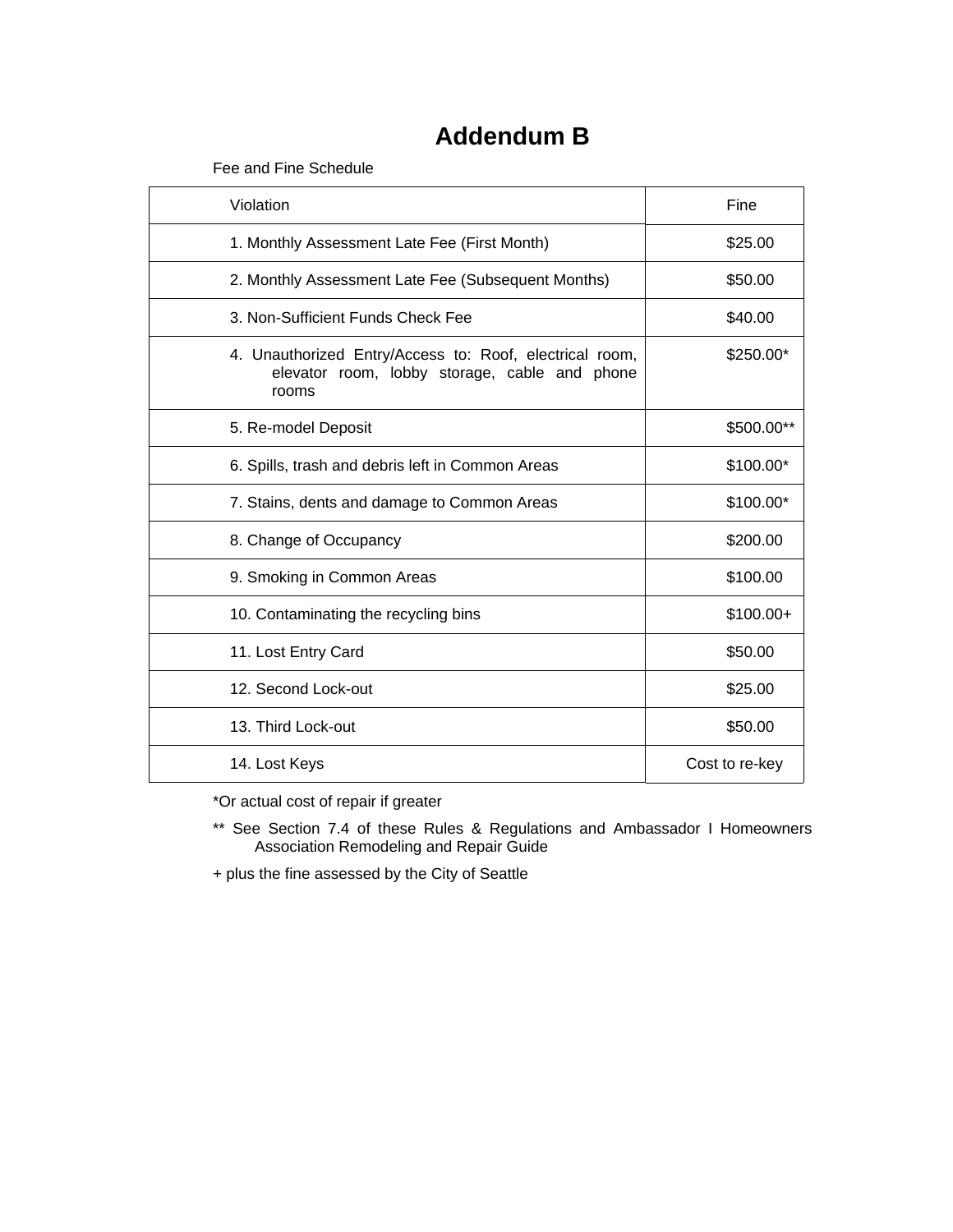# **Addendum C**

# UNIT INFORMATION SHEET

| Unit Number:                                                                                                                                                                                                                        |                                                   | Is Unit Owner Occupied? Y / N                                                           |  |  |  |
|-------------------------------------------------------------------------------------------------------------------------------------------------------------------------------------------------------------------------------------|---------------------------------------------------|-----------------------------------------------------------------------------------------|--|--|--|
| Unit Owner's Name (s):                                                                                                                                                                                                              |                                                   |                                                                                         |  |  |  |
| <b>Owner's Address (Off-site Only)</b>                                                                                                                                                                                              |                                                   |                                                                                         |  |  |  |
|                                                                                                                                                                                                                                     |                                                   |                                                                                         |  |  |  |
| Email Address (All Owners)                                                                                                                                                                                                          |                                                   |                                                                                         |  |  |  |
| Telephone Numbers Home: __________________                                                                                                                                                                                          |                                                   | Work: ________________________                                                          |  |  |  |
|                                                                                                                                                                                                                                     |                                                   |                                                                                         |  |  |  |
|                                                                                                                                                                                                                                     |                                                   |                                                                                         |  |  |  |
| Telephone Number: Home: ____________________                                                                                                                                                                                        |                                                   |                                                                                         |  |  |  |
| Renting Since / / /                                                                                                                                                                                                                 |                                                   |                                                                                         |  |  |  |
| Owner's Emergency Contact Name(s): <u>[1984]</u> Contact Name(s) and the contact of the contact of the contact of the contact of the contact of the contact of the contact of the contact of the contact of the contact of the cont |                                                   |                                                                                         |  |  |  |
| Telephone Number:                                                                                                                                                                                                                   |                                                   |                                                                                         |  |  |  |
| Pet on site? Y/N Type                                                                                                                                                                                                               |                                                   |                                                                                         |  |  |  |
|                                                                                                                                                                                                                                     |                                                   | Parking Stall Number ___________ Own/Rent (circle one) Storage Locker Number __________ |  |  |  |
|                                                                                                                                                                                                                                     |                                                   |                                                                                         |  |  |  |
|                                                                                                                                                                                                                                     |                                                   |                                                                                         |  |  |  |
| Hot Water Heater Installed: Date _______________ (copy of invoice if within one year)                                                                                                                                               |                                                   |                                                                                         |  |  |  |
| Installed by:                                                                                                                                                                                                                       | <u> 1980 - John Stone, amerikansk politiker (</u> |                                                                                         |  |  |  |
|                                                                                                                                                                                                                                     |                                                   |                                                                                         |  |  |  |
| Warranty Period from date of Installation: (Years)                                                                                                                                                                                  |                                                   |                                                                                         |  |  |  |
| Unit/Landlord Insurance Yes __ No ___.                                                                                                                                                                                              |                                                   |                                                                                         |  |  |  |
|                                                                                                                                                                                                                                     |                                                   |                                                                                         |  |  |  |
| Address                                                                                                                                                                                                                             |                                                   |                                                                                         |  |  |  |
| Loan $#$                                                                                                                                                                                                                            |                                                   |                                                                                         |  |  |  |
|                                                                                                                                                                                                                                     |                                                   |                                                                                         |  |  |  |
|                                                                                                                                                                                                                                     |                                                   |                                                                                         |  |  |  |

Date: <u>www.community.com</u>

**Please Note:** This form must be resubmitted annually, and received by **January 15, or the date of the annual meeting,** whichever is later. The Board may assess a fine for missing forms or information. This is for the safe operation of your building, and helps all owners. Thank you.